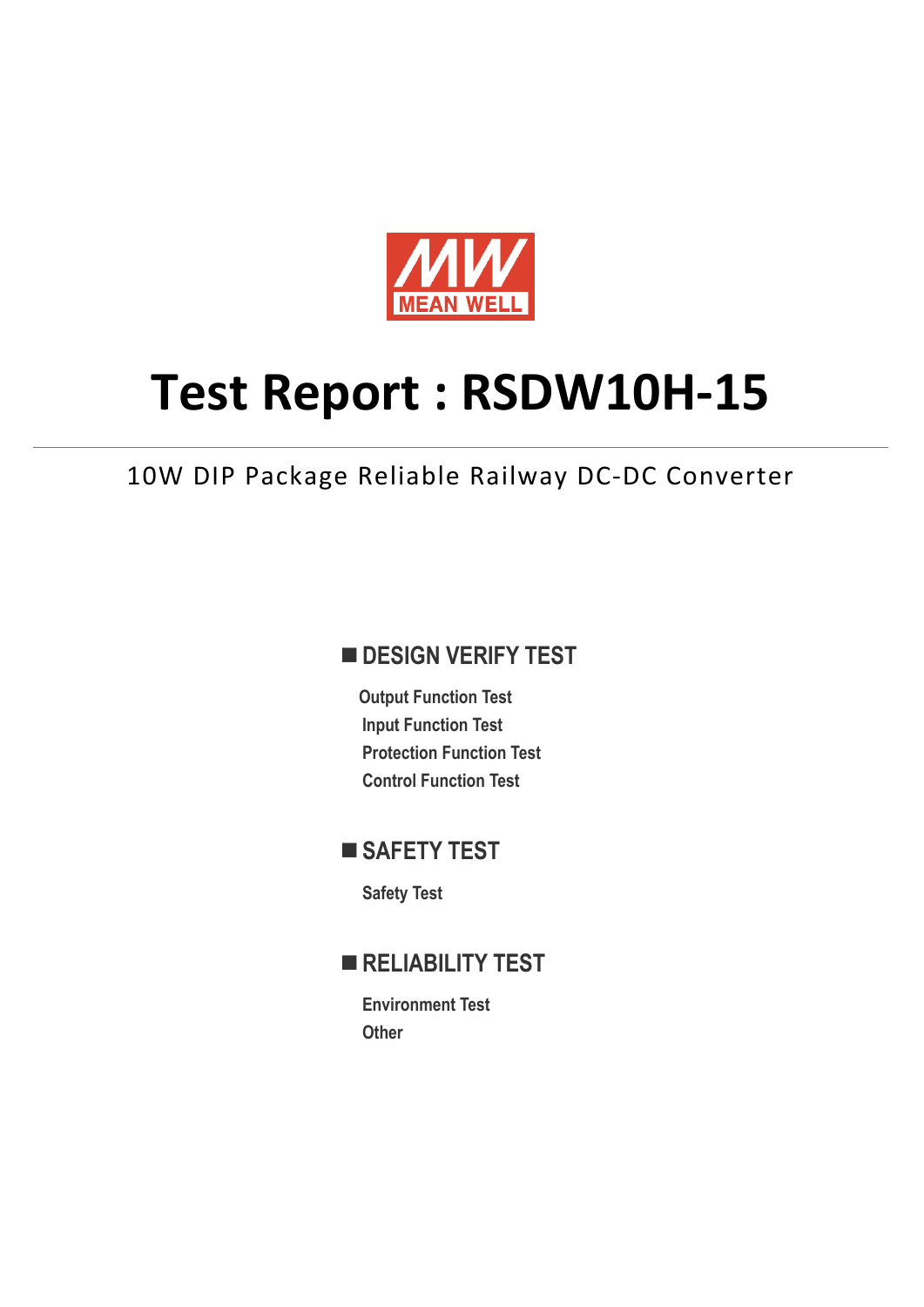

## **DESIGN VERIFY TEST**

#### **NO TEST ITEM SPECICATION TEST CONDITION RESULT VERDICT**  1 | VOLTAGE ACCURACY | -1% ~ +1% (Max) | I/P:110VDC O/P:FULL LOAD Ta:25℃ **P**<br>Ta:25℃ **P 2** RIPPLE & NOISE 50 mVp-p (Max) I/P:110VDC O/P:FULL LOAD Ta:25℃ **P**<br>Ta:25℃ 20 mV **3** LINE REGULATION  $.0.2\% - +0.2\%$  (Max) I/P:43VDC~160VDC O/P:FULL LOAD<br>Ta:25°C  $-0.01\%$  ∼ +0.01% **P 4 LOAD REGULATION** -0.5% ~ +0.5% (Max) I/P:110VDC O/P:0% LOAD~FULL LOAD UP:0% LOAD~FULL LOAD<br>Ta:25℃ **P**<br> $\begin{bmatrix} -0.05\% & -0.04\% \end{bmatrix}$  **P**

#### **OUTPUT FUNCTION TEST**

#### **INPUT FUNCTION TEST**

| <b>NO</b>      | <b>TEST ITEM</b>      | <b>SPECICATION</b>                                   | <b>TEST CONDITION</b>                             | <b>RESULT</b>                             | <b>VERDICT</b> |
|----------------|-----------------------|------------------------------------------------------|---------------------------------------------------|-------------------------------------------|----------------|
|                | INPUT VOLTAGE RANGE   | 43 VDC ~160 VDC                                      | I/P:TESTING<br>O/P:FULL LOAD<br>Ta:25 $°C$        | 38.1~160.0 VDC                            | P              |
| $\overline{2}$ | <b>EFFICIENCY</b>     | 88% (Typ)                                            | I/P:110VDC<br>O/P:FULL LOAD<br>Ta: $25^{\circ}$ C | 88.6%                                     | P              |
| 3              | <b>DC CURRENT</b>     | 103 mA / FULL LOAD (Max)<br>6 mA/NO LOAD (Max)       | I/P:110VDC<br>O/P:NO / FULL LOAD<br>Ta:25 $°C$    | 102.18 mA / FULL LOAD<br>2.29 mA/NO LOAD  | P              |
| 4              | UNDER VOLTAGE LOCKOUT | POWER UP<br>40VDC (Typ)<br>POWER DOWN<br>38VDC (Typ) | I/P:TESTING<br>O/P:FULL LOAD<br>Ta:25 $°C$        | POWER UP<br>40.0VDC<br>POWER DOWN 37.6VDC | P              |

#### **PROTECTION FUNCTION TEST**

| <b>NO</b> | <b>TEST ITEM</b>     | <b>SPECICATION</b> | <b>TEST CONDITION</b>                             | <b>RESULT</b>                                | <b>VERDICT</b> |
|-----------|----------------------|--------------------|---------------------------------------------------|----------------------------------------------|----------------|
|           | SHORT PROTECTION     | <b>CONTINUOUS</b>  | I/P:160VDC<br>O/P:FULL LOAD<br>Ta: $25^{\circ}$ C | <b>HICCUP MODE</b><br>AUTO-RECOVER           | D              |
|           | OVER LOAD PROTECTION | $120\% - 180\%$    | I/P:110VDC<br>O/P:TESTING<br>Ta: $25^{\circ}$ C   | 142.3%<br><b>HICCUP MODE</b><br>AUTO-RECOVER | D              |